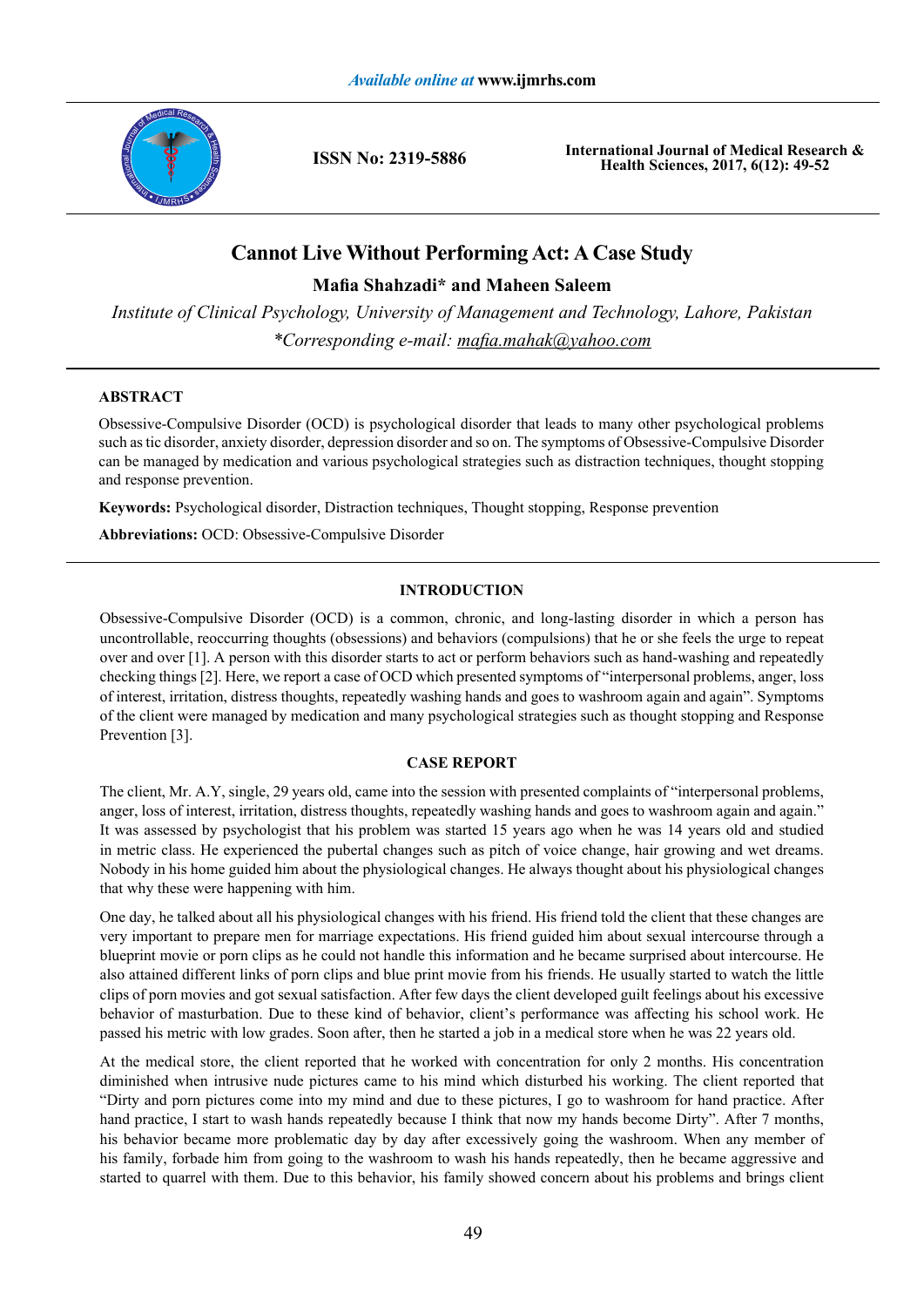to hospital. Firstly, psychiatric prescribed him sertraline for controlling his anxiety and premature ejaculation after then he was referred to psychologist for individual sessions. In individual session, client's assessment was carried out in order to assess his problems for the purpose of diagnosis and management. Different psychological tools such as behavior observation, clinical interview, mental status examination, subjective ratings of problems, trait anger and expression scale and obsessive-compulsive scale were used. After assessment, the client's case was formulated. In case formulation, predisposing, precipitating, and maintaining factors were assessed (Figures 1 and 2).



**Figure 1 Disorder paradigm (cycle of obsessive compulsive disorder)** 

After this, psychologist understood how his problem started. His family also psychoedcuated about his illness.

# **Suspected Problem**

According to DSM 5 the client was diagnosed with 300.3 (F 42) Obsessive Compulsive Disorder [4].

#### **Management**

As the client was educated, the psychologist used the technique of psychoeducation to tell him the link about thoughts and behavior. In this process, he also psycho-educated about the cycle of Obsessive Compulsive Disorder (Figure 1). The trainee also guided him how his thoughts linked with his physical symptoms like irritation, restlessness, masturbation, and washing hands [5].



**Figure 2 Schematic case presentation**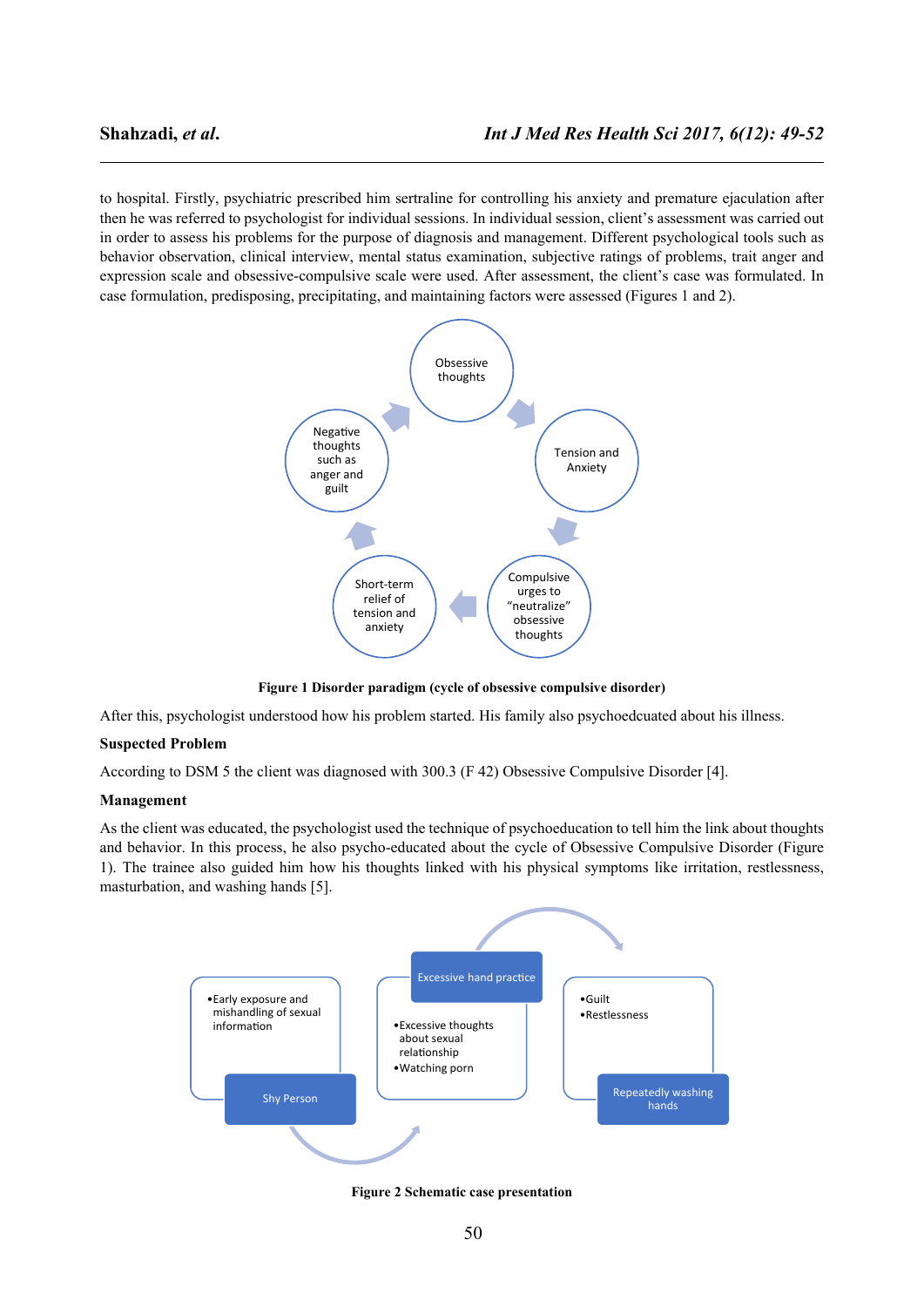In this case, every symptom of the client was managed separately. Firstly, client remained on medication for 3-4 days, next psychological treatment was started. In individual sessions, the client's anxiety was managed by deep breathing, focused muscle relaxation technique, obsession was managed by distraction techniques, thought stopping, activity scheduling, and positive coping statements and compulsions were managed by cost-benefits analysis and response prevention (Figure 3). Lastly, the client's anger was also controlled by anger cycle, ABC model of anger, distraction techniques cognitively and behaviorally and positive coping statements (Figure 4).



Pre **Post** 



Pre **Post** 

**Figure 4 Observation of symptoms during pre- and post-treatment**

#### **DISCUSSION**

OCD is one of the main psychological problems which affects happiness of life and the person is not able to live a happy and healthy life. Cramer research in 2001 identified introverted personality types individuals who have a high risk of psychological problems especially OCD.

In short, introverted personality leads to psychological problems [6]. According to Freud, defense mechanism is the best way to prevent ourselves from anxiety, but the excessive use of defense mechanism leads to unhealthy and pathological behaviors. In this case, the client used excessive defense mechanism of substitution in his life which is unhealthy for him. The client started the masturbation for the satisfaction of sexual arousal [7]. According to Watson's research which he conducted in 2002 showed that when a person excessively uses defense mechanism in his life, then he could not spend his life without using defense mechanism and this problem leads to many psychological problems [8].

In the OCD family study (1996-2001), we evaluated over 800 individuals in 153 families. It was found the occurrence of OCD to be six times greater in relatives of OCD cases than in relatives of the control group [9]. According to